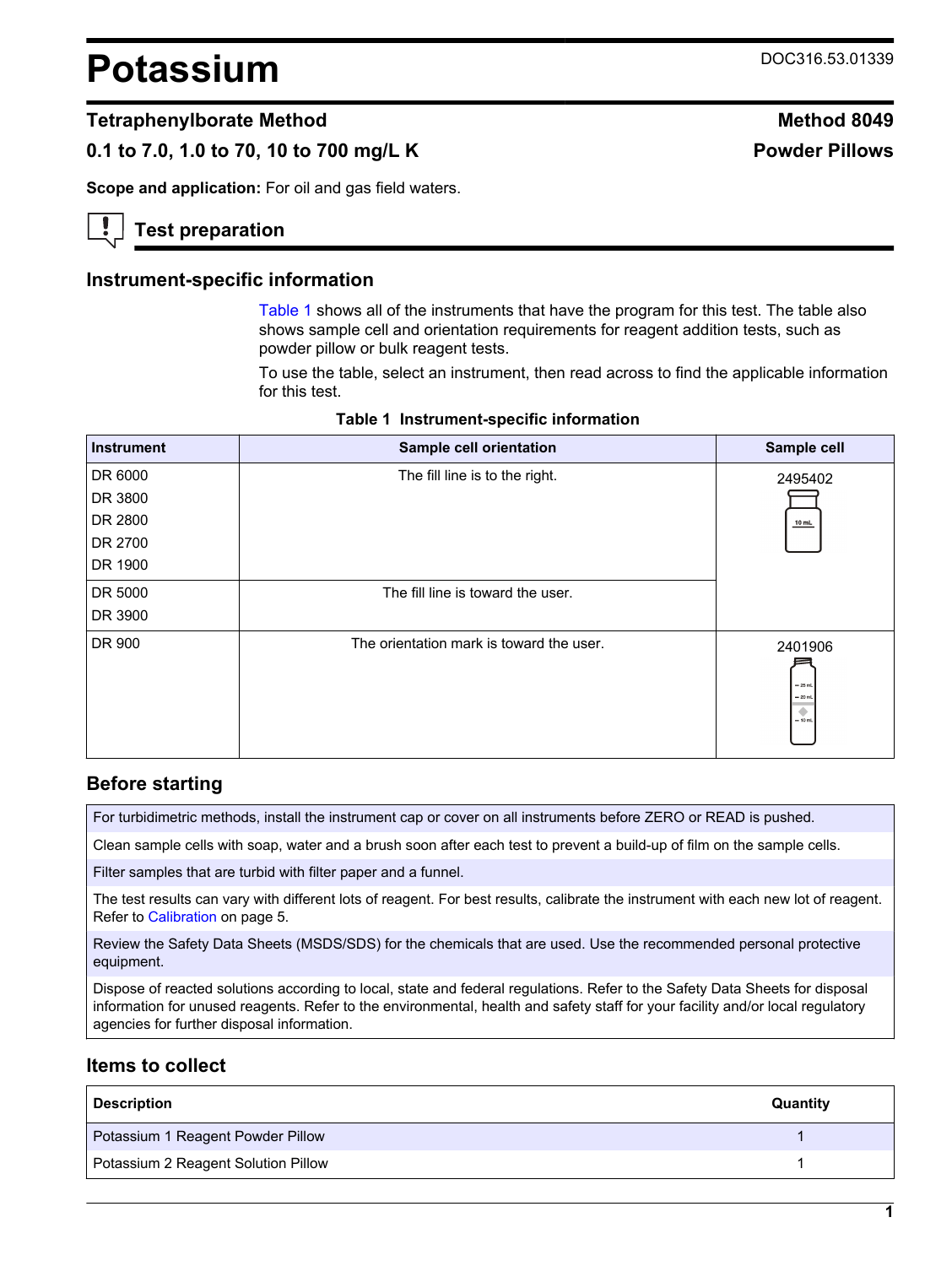# **Items to collect (continued)**

| <b>Description</b>                                                                                                                    | Quantity |
|---------------------------------------------------------------------------------------------------------------------------------------|----------|
| Potassium 3 Reagent Powder Pillow                                                                                                     |          |
| Mixing cylinder, graduated, 25-mL, glass stopper                                                                                      |          |
| Clippers (shears), to open plastic pillows, stainless steel                                                                           |          |
| Sample cells (For information about sample cells, adapters or light shields, refer to Instrument-<br>specific information on page 1.) |          |

Refer to [Consumables and replacement items](#page-5-0) on page 6 for order information.

# **Sample collection and storage**

- Collect samples in clean glass or plastic bottles that have been cleaned with 6 N (1:1) hydrochloric acid and rinsed with deionized water.
- To preserve samples for later analysis, adjust the sample pH to less than 2 with concentrated nitric acid (approximately 2 mL per liter). No acid addition is necessary if the sample is tested immediately.
- Keep the preserved samples at room temperature for a maximum of 6 months.
- Before analysis, adjust the pH to 4–5 with 5 N sodium hydroxide solution.
- A pH probe can contaminate the sample. If a pH probe is used, pour a portion of sample into a separate beaker for pH measurement or use pH paper.
- Correct the test result for the dilution caused by the volume additions.

# **Test procedure**



**1.** Start program **905 Potassium**. For information about sample cells, adapters or light shields, refer to [Instrument-specific](#page-0-1) [information](#page-0-1) on page 1.

*Note: Although the program name can be different between instruments, the program number does not change.*

**2. Prepare the sample:** Add the sample volume that is specified for the test range to a 25-mL mixing cylinder:

- 0.1–7.0 mg/L: 25 mL
- 1.0–70 mg/L: 2.5 mL
- 10–700 mg/L: 0.25 mL

Use a pipet to measure 0.25 mL or 2.5 mL.



**3.** If the sample volume is less than 25-mL, add deionized water to the 25-mL line.



**4.** Add the contents of one Potassium 1 Reagent Pillow.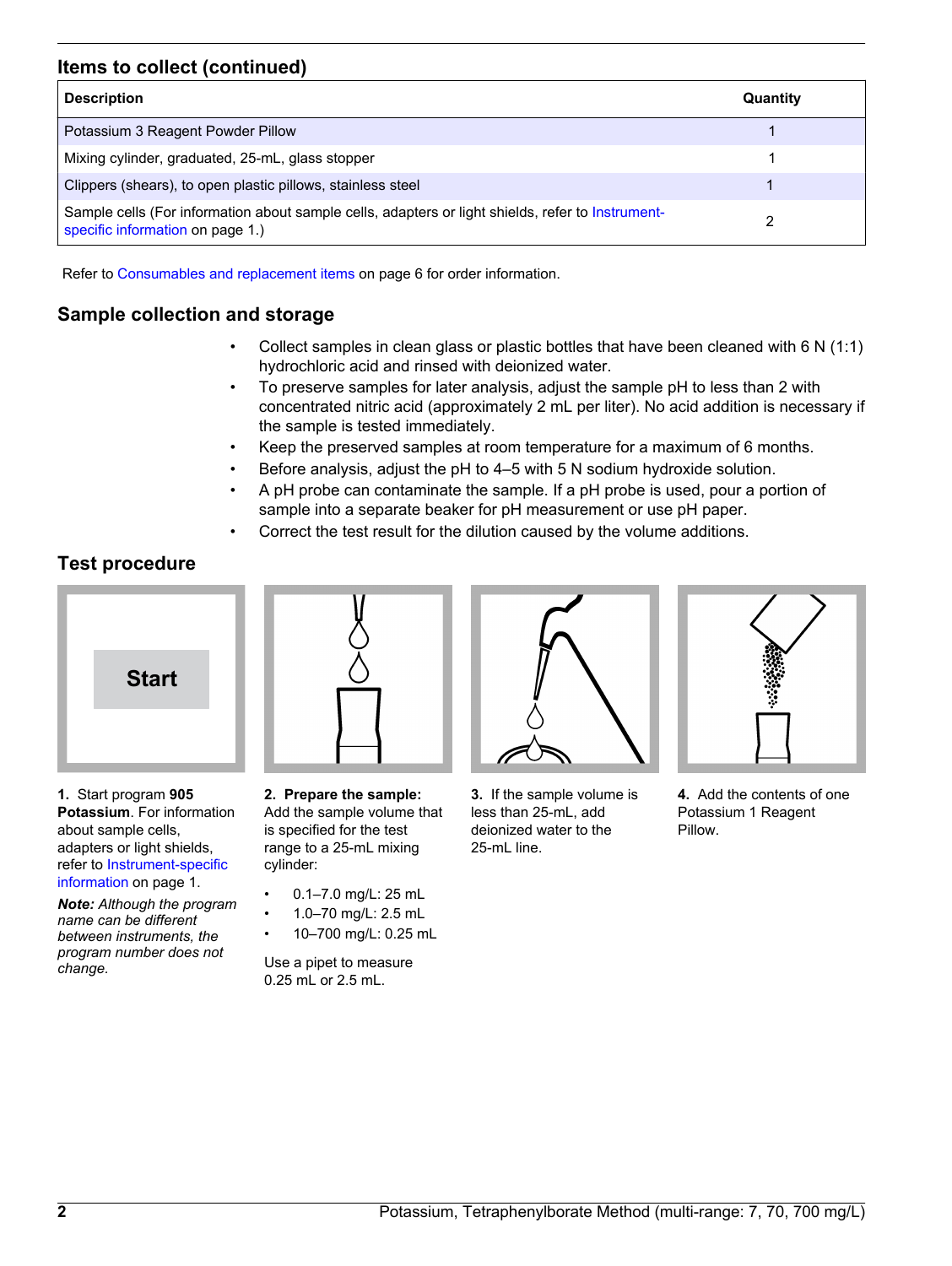

**5.** Add the contents of one Potassium 2 Reagent Pillow.



**6.** Put the stopper on the mixing cylinder. Invert the mixing cylinder several times to mix. Let the solution become clear.



**7.** Add the contents of one Potassium 3 Reagent Pillow.



**8.** Put the stopper on the mixing cylinder. Shake the cylinder for 30 seconds. A white turbidity forms if potassium is in the sample.



**9.** Start the instrument timer. A 3-minute reaction time starts.



**10.** Pour 10 mL of the solution from the mixing cylinder into the sample cell.



**11. Prepare the blank:** Add the untreated sample volume that is specified for the test range to a second 10-mL sample cell:

- 0.1–7.0 mg/L: 10 mL
- 1.0–70 mg/L: 1.0 mL
- 10–700 mg/L: 0.1 mL

Use a pipet to measure 0.1 mL or 1.0 mL.



**12.** If the sample volume is less than 10-mL, add deionized water to the 10-mL line.



**13.** When the timer expires, clean the blank sample cell.



**14.** Insert the blank into the cell holder.

**Zero**

**15.** Push **ZERO**. The display shows 0.0 mg/L K.



**16.** Clean the prepared sample cell.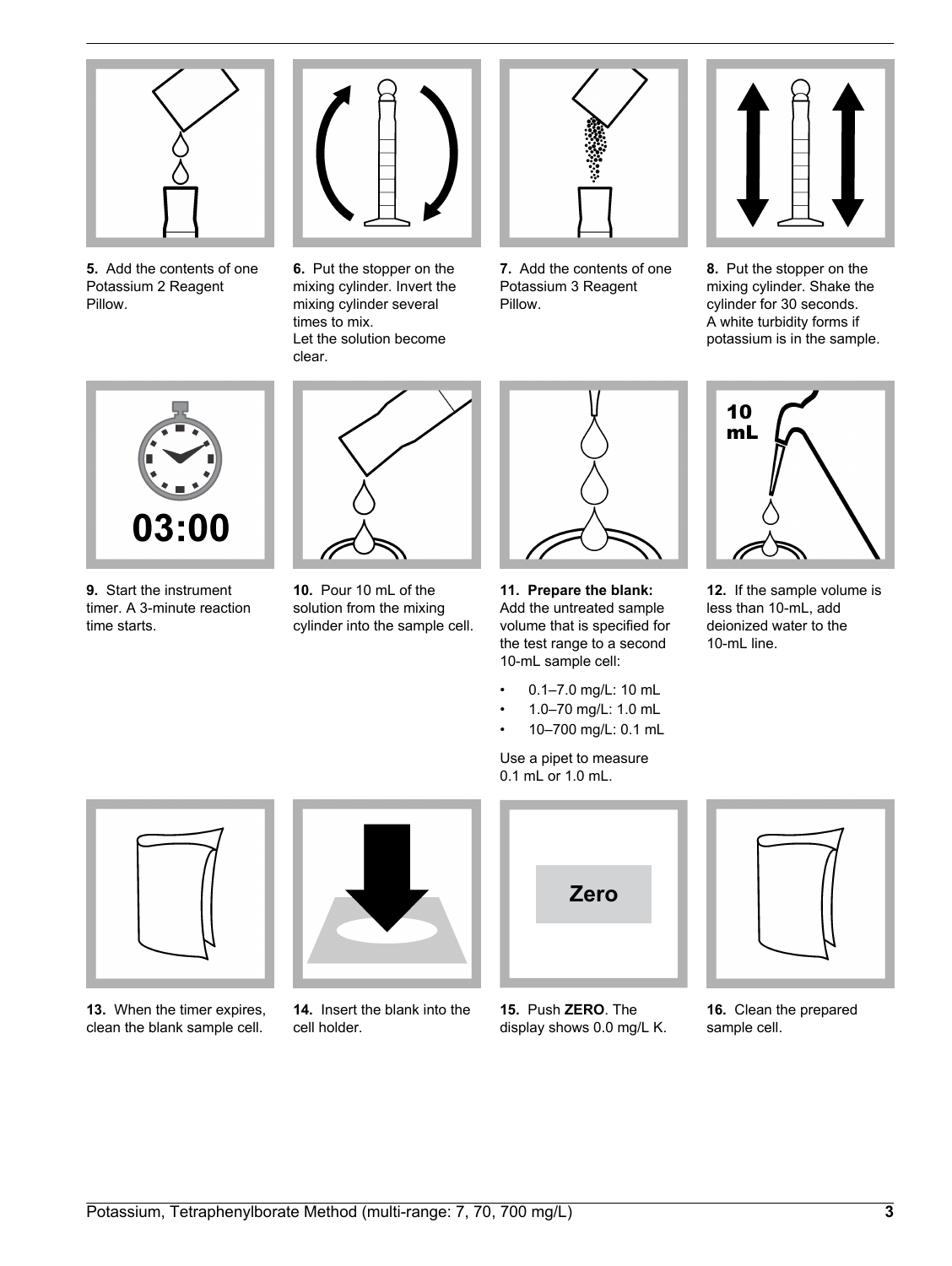<span id="page-3-0"></span>

**17.** Within 7 minutes after the timer expires, insert the prepared sample into the cell holder.

**Read**

**18.** Push **READ**. Results

show in mg/L K.



**19.** Immediately clean the graduated cylinder and sample cells with soapy water and a brush. Rinse with deionized water.

## **Interferences**

[Table 2](#page-3-0) shows the substances that were tested in non-diluted samples and will not interfere at or below the levels stated. If these substances are present at higher levels, conduct interference studies at the higher levels to determine if the substance interferes.

| Interfering substance                     | Interference level |
|-------------------------------------------|--------------------|
| $NH_4^+$ –N                               | 15 mg/L            |
| $ $ Ca <sup>2+</sup> as CaCO <sub>3</sub> | 7000 mg/L          |
| $Cl^-$                                    | 15,000 mg/L        |
| $mg^{2+}$ as CaCO <sub>3</sub>            | 6000 mg/L          |

#### **Table 2 Interfering substances**

#### **Set the dilution factor**

Instruments that have a dilution factor option can include the dilution factor in the result and show the concentration of the original, undiluted sample. For example, if the sample is diluted by a factor of 10, the instrument multiplies the result by 10 and shows the calculated result in the instrument display.

**1.** Select **Options>More>Dilution** factor from the instrument menu. *Note: DR 1900: Select Options>Advanced Options>Dilution Factors>On.*

*Note: Colorimeters include a dilution factor when the chemical form is set. Go to Options>Advanced Options>Chemical Form and select LR, MR or HR.*

- **2.** Enter the dilution factor:
	- 1 mL sample diluted to 10 mL: dilution factor is 10.
	- 0.1 mL sample diluted to 10 mL: dilution factor is 100.
- **3.** Push **OK** to confirm. Push **OK** again.
- **4.** Push **RETURN** to go back to the measurement screen.

## **Accuracy check**

#### **Standard additions method (sample spike)**

Use the standard additions method (for applicable instruments) to validate the test procedure, reagents and instrument and to find if there is an interference in the sample. *Note: This procedure is not applicable to user programs.*

Items to collect:

- 250-mg/L Potassium Standard Solution
- 25-mL mixing cylinders, graduated (3)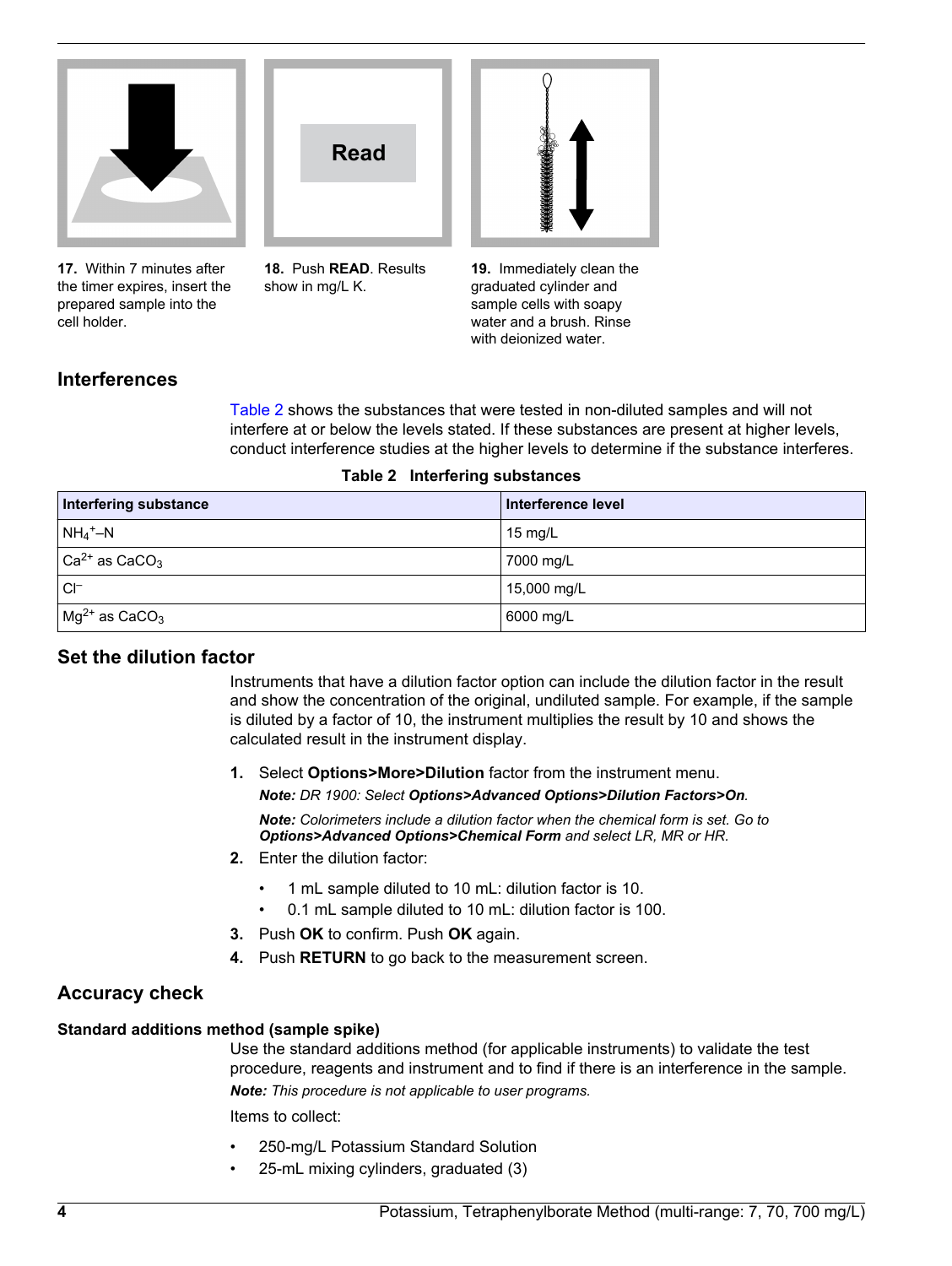- Pipet, TenSette®, 0.1–1.0 mL and tips
- Ampule breaker
- **1.** Use the test procedure to measure the concentration of the sample, then keep the (unspiked) sample in the instrument.
- **2.** Go to the Standard Additions option in the instrument menu.
- **3.** Select the values for standard concentration, sample volume and spike volumes.
- **4.** Open the standard solution.
- **5.** Prepare three spiked samples: use the TenSette pipet to add 0.1 mL, 0.2 mL and 0.3 mL of the standard solution, respectively, to three 25-mL portions of fresh sample. Mix well.
- **6.** Use the test procedure to measure the concentration of each of the spiked samples. Start with the smallest sample spike. Measure each of the spiked samples in the instrument.
- **7.** Select **Graph** to compare the expected results to the actual results.

*Note: If the actual results are significantly different from the expected results, make sure that the sample volumes and sample spikes are measured accurately. The sample volumes and sample spikes that are used should agree with the selections in the standard additions menu. If the results are not within acceptable limits, the sample may contain an interference.*

## <span id="page-4-0"></span>**Calibration**

This method requires a user-prepared calibration curve. Enter the calibration curve into the instrument as a user program. Make a new calibration curve when a new lot of reagents is used.

#### **Prepare the standard solutions**

Prepare the standard solutions for calibration as follows.

Items to collect:

- 100-mg/L Potassium Standard Solution
- 100-mL volumetric flasks (8), Class A
- 1–10 mL TenSette pipet and tips
- Deionized water
- **1.** Prepare eight calibration standard solutions (1, 2, 3, 4, 5, 6, 7 and 8 mg/L potassium) as follows:
	- **a.** Use a pipet to add 1, 2, 3, 4, 5, 6, 7 and 8 mL of the 100-mg/L standard solution into eight different 100-mL volumetric flasks.
	- **b.** Dilute each flask to the mark with deionized water. Mix well.
- **2.** Use deionized water for the 0 mg/L potassium standard.
- **3.** Go to user programs and enter the calibration information. Refer to [Enter the](#page-4-1) [calibration as a user program](#page-4-1) on page 5.

#### <span id="page-4-1"></span>**Enter the calibration as a user program**

After the calibration standards are prepared, make a user program to store the calibration information in the instrument. Select the user program to measure the concentration of samples. The steps that follow are general instructions for all instruments. Refer to the user manual for the instrument that is used for the correct menu options.

- **1.** Go to **User Programs**.
- **2.** For the initial calibration, make a new user program. Set up the basic information for the new program:

| <b>Option</b> | <b>Description</b>                                                    |
|---------------|-----------------------------------------------------------------------|
|               | <b>Program number</b> Enter an available number for the user program. |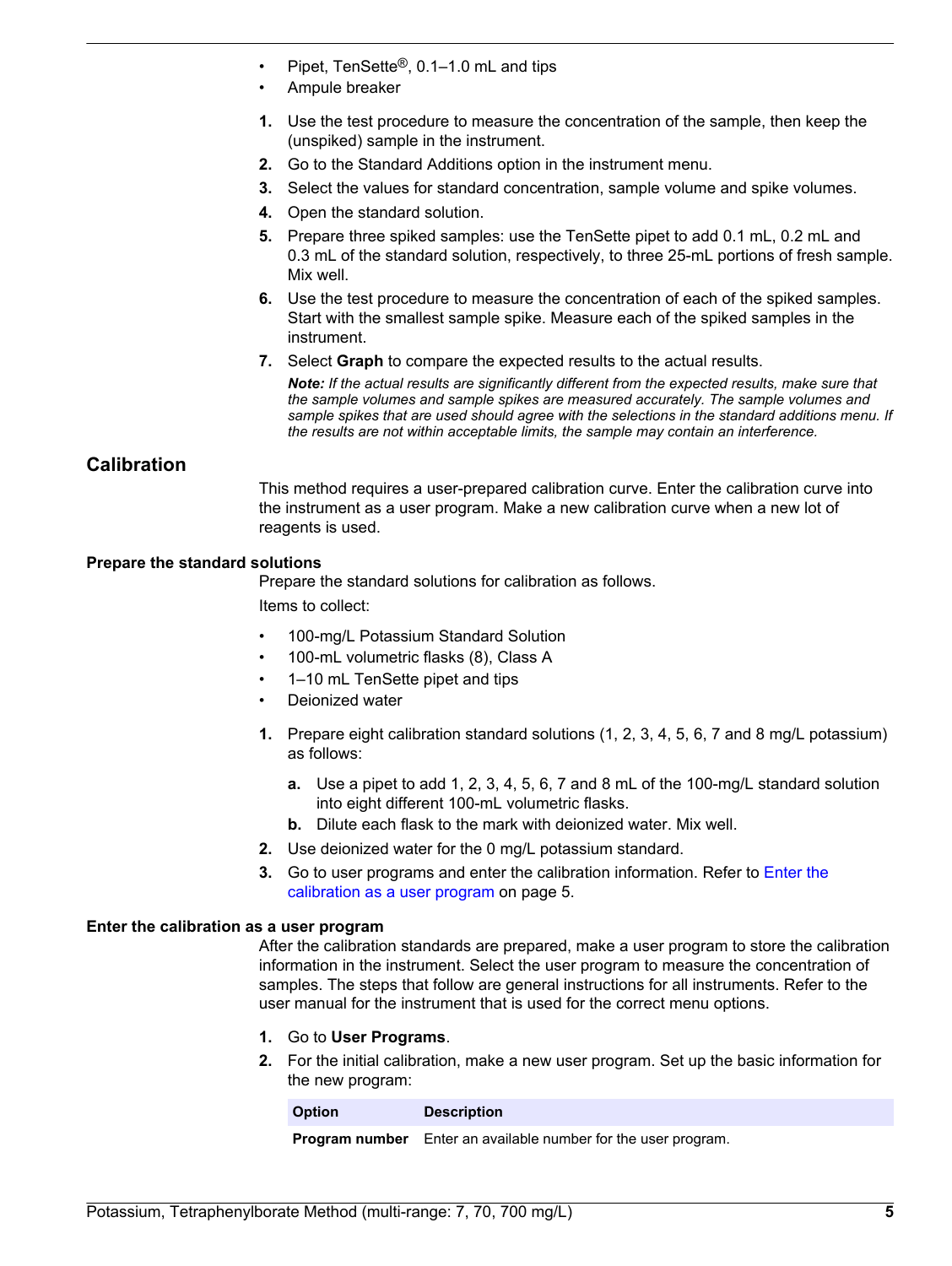#### **Option Description**

**Program name** Enter a name for the user program, (e.g., the name of the parameter).

**Program type** Select single wavelength (for applicable spectrophotometers).

**3.** Enter the settings for the user program:

| <b>Option</b>                   | <b>Description</b>                                       |
|---------------------------------|----------------------------------------------------------|
| <b>Units</b>                    | mg/L                                                     |
| Wavelength                      | 650 nm for spectrophotometers or 610 nm for colorimeters |
| <b>Concentration resolution</b> | 0.1                                                      |
| <b>Chemical form</b>            | Κ                                                        |
| Upper limit                     | 8.0                                                      |
| <b>Lower limit</b>              | $-0.2$                                                   |
| Timer 1                         | 3:00                                                     |
| <b>Calibration</b>              | Read standards                                           |

- **4.** In the Read Standards menu, enter the concentration of the prepared standard solutions.
- **5.** Use the test procedure to prepare the standard solutions for measurement.
- **6.** Insert the blank solution into the cell holder and push **ZERO**.
- **7.** Insert the first prepared standard solution into the cell holder. Make sure that the standard solution concentration is selected on the display and push **READ**.
- **8.** Continue to measure the remaining standard solutions.
- **9.** When all of the standard solutions have been measured, compare the graph options. Select the best curve.
- **10.** Save (store) the user program. When the user program is selected in the test procedure, the calibration curve is used to measure the sample concentration.

## **Method performance**

The method performance data that follows was derived from laboratory tests that were measured on a spectrophotometer during ideal test conditions. Users can get different results under different test conditions.

| Program | <b>Standard</b> | Precision (95% confidence interval) | <b>Sensitivity</b><br>Concentration change per 0.010 Abs change |
|---------|-----------------|-------------------------------------|-----------------------------------------------------------------|
| 905     | 5.0 mg/L K      | 4.7–5.3 mg/L K                      | $0.1$ mg/L K                                                    |

## **Summary of method**

Potassium in the sample reacts with sodium tetraphenylborate to form potassium tetraphenylborate, an insoluble white solid. The amount of turbidity produced is proportional to the potassium concentration. The measurement wavelength is 650 nm for spectrophotometers or 610 nm for colorimeters.

## **Consumables and replacement items**

#### **Required reagents**

<span id="page-5-0"></span>

| <b>Description</b>                  | <b>Quantity/test</b> | Unit          | Item no. |
|-------------------------------------|----------------------|---------------|----------|
| Potassium Reagent Set, includes:    |                      |               | 2459100  |
| Potassium Reagent 1 Powder Pillow   |                      | $25$ /pkq     | 1432198  |
| Potassium Reagent 2 Solution Pillow |                      | $25$ /pkq     | 1432298  |
| Potassium Reagent 3 Powder Pillow   |                      | $100$ /p $ka$ | 1432399  |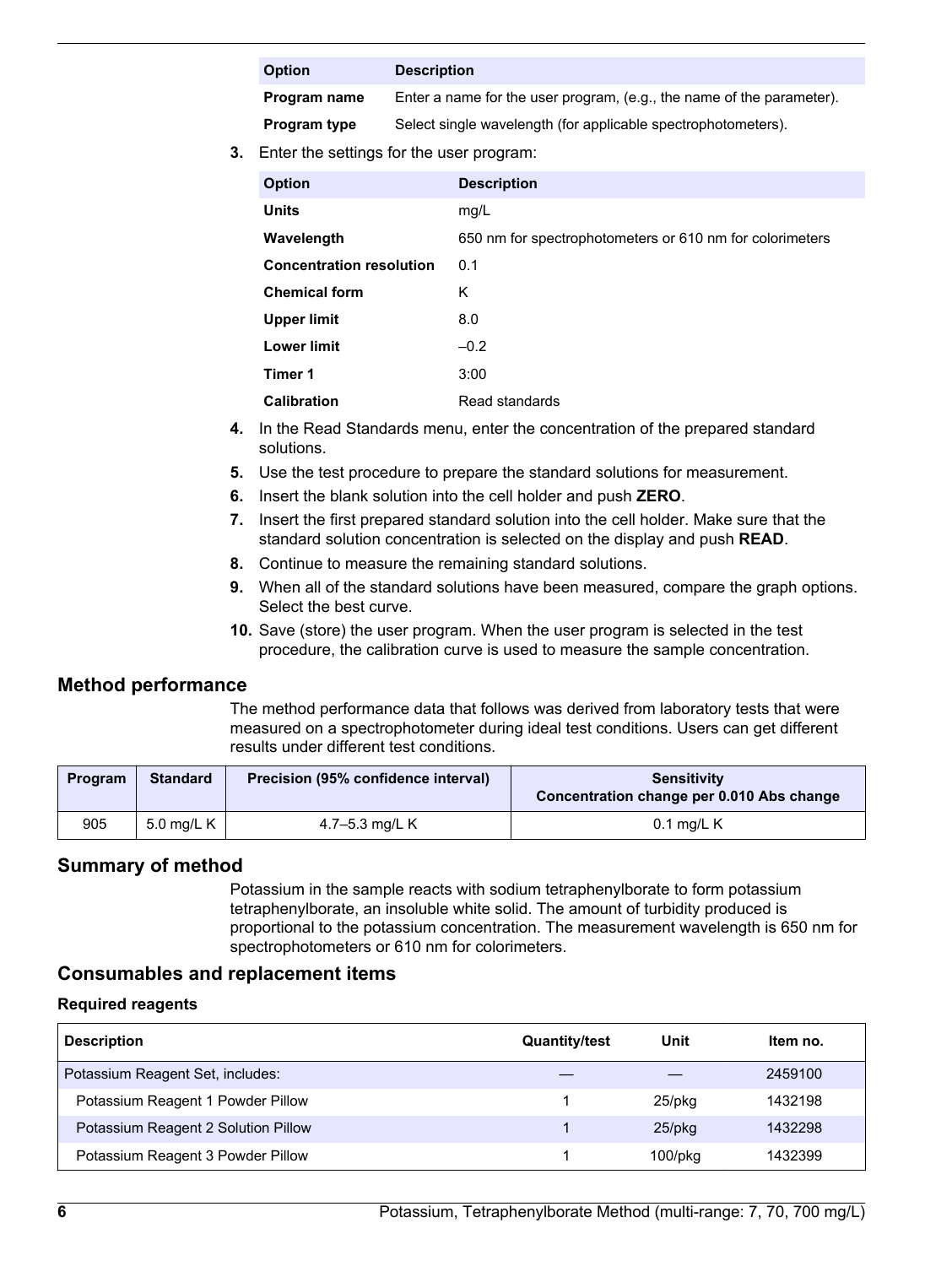# **Required apparatus**

| <b>Description</b>                                          | <b>Quantity/test</b> | Unit          | Item no.      |
|-------------------------------------------------------------|----------------------|---------------|---------------|
| Clippers (shears), to open plastic pillows, stainless steel |                      | each          | 2369400       |
| Mixing cylinder, graduated, 25-mL, glass stopper            |                      | each          | 189640        |
| Pipet, adjustable volume, 1.0–5.0 mL                        |                      | each          | <b>BBP065</b> |
| Pipet tips, for 1.0–5.0 mL pipet                            |                      | 75/pkg        | BBP068        |
| Pipet, adjustable volume, 0.2-1.0 mL                        |                      | each          | BBP078        |
| Pipet tips, for 0.2–1.0 mL pipet                            | 2                    | $100$ /p $ka$ | BBP079        |

#### **Recommended standards**

| <b>Description</b>                                                        | Unit      | Item no. |
|---------------------------------------------------------------------------|-----------|----------|
| Potassium Standard Solution, 10-mL Voluette <sup>®</sup> Ampule, 250 mg/L | $16$ /pkg | 1479010  |
| Potassium Standard Solution, 100-mg/L                                     | 500 mL    | 2351749  |

## **Optional reagents and apparatus**

| <b>Description</b>                                  | Unit          | Item no. |
|-----------------------------------------------------|---------------|----------|
| Ampule Breaker, 10-mL Voluette <sup>®</sup> Ampules | each          | 2196800  |
| Brush, test tube                                    | each          | 69000    |
| Flask, volumetric, Class A, 100-mL                  | each          | 1457442  |
| Hydrochloric Acid Solution, 6.0 N (1:1)             | 500 mL        | 88449    |
| Nitric Acid, concentrated                           | 500 mL        | 15249    |
| Paper, pH, 0-14 pH range                            | $100$ /p $kg$ | 2601300  |
| Pipet, TenSette®, 0.1-1.0 mL                        | each          | 1970001  |
| Pipet tips for TenSette® Pipet, 0.1-1.0 mL          | $50$ /pkg     | 2185696  |
| Pipet, TenSette®, 1.0-10.0 mL                       | each          | 1970010  |
| Pipet tips for TenSette® Pipet, 1.0-10.0 mL         | $50$ /p $kg$  | 2199796  |
| Sodium Hydroxide Solution, 5 N                      | 50 mL         | 245026   |
| Water, deionized                                    | 4 L           | 27256    |